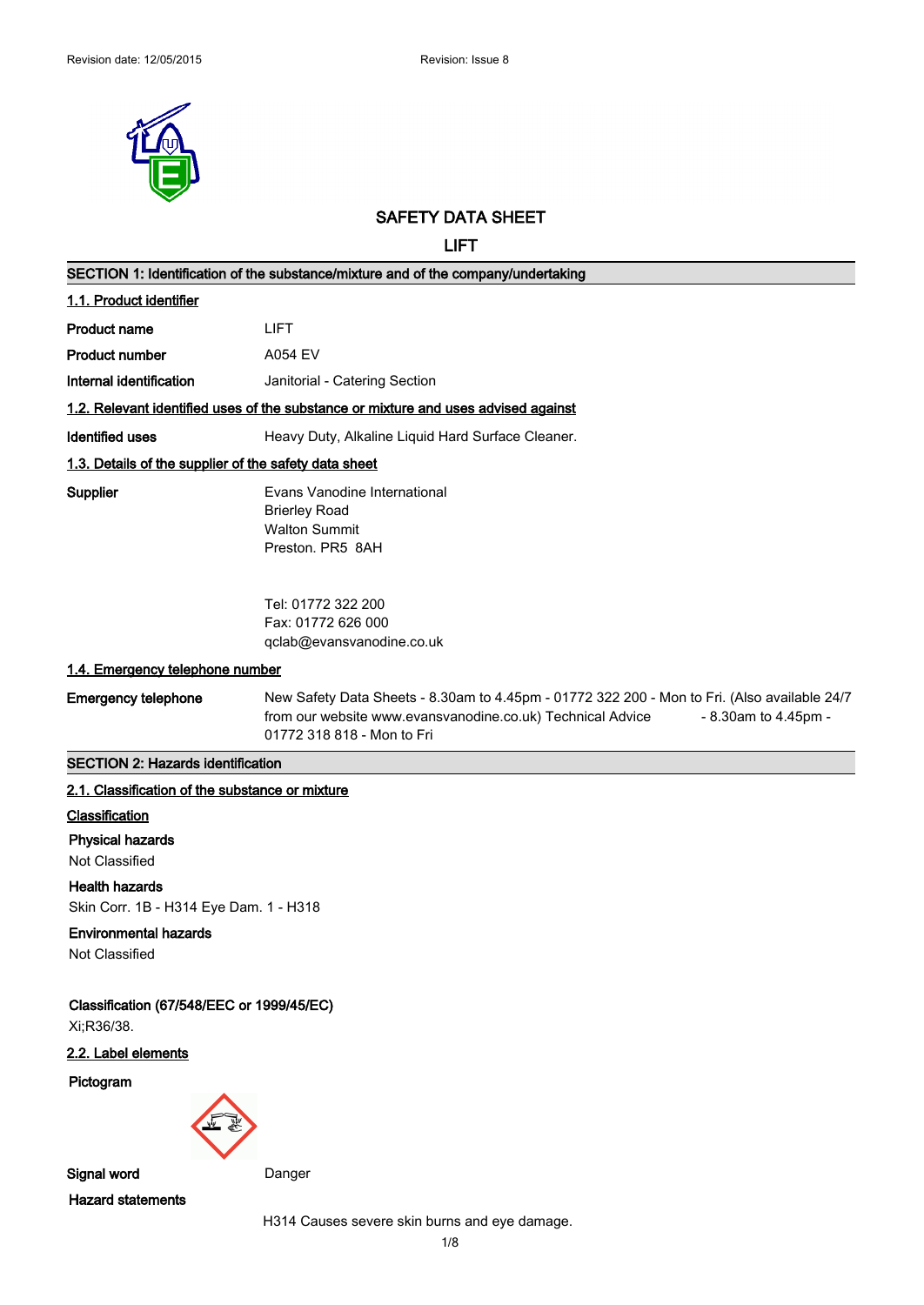#### **Precautionary statements**

P102 Keep out of reach of children. P260 Do not breathe spray.

P280 Wear protective gloves/protective clothing/eye protection/face protection.

P301+P330+P331 IF SWALLOWED: Rinse mouth. Do NOT induce vomiting.

P303+P361+P353 IF ON SKIN (or hair): Take off immediately all contaminated clothing. Rinse skin with water/shower.

P304+P340 IF INHALED: Remove person to fresh air and keep comfortable for breathing.

P305+P351+P338 IF IN EYES: Rinse cautiously with water for several minutes. Remove contact lenses, if present and easy to do. Continue rinsing.

P315 Get immediate medical advice/attention.

P501 Dispose of contents/container in accordance with local regulations.

**Contains** SODIUM METASILICATE, SODIUM HYDROXIDE

#### **2.3. Other hazards**

This product does not contain any substances classified as PBT or vPvB.

## **SECTION 3: Composition/information on ingredients**

#### **3.2. Mixtures**

| SODIUM DODECYL BENZENE SULPHONATE<br>CAS number: 68411-30-3 EC number: 270-115-0                                                                        |                                                                     | $3 - 5%$ |
|---------------------------------------------------------------------------------------------------------------------------------------------------------|---------------------------------------------------------------------|----------|
| Classification<br><b>Acute Tox. 4 - H302</b><br>Skin Irrit. 2 - H315<br>Eye Dam. 1 - H318                                                               | Classification (67/548/EEC or 1999/45/EC)<br>Xn;R22. Xi;R36/38.     |          |
| <b>SODIUM METASILICATE</b><br>$CAS$ number: $-$ EC number: $-$                                                                                          |                                                                     | $3 - 5%$ |
| Classification<br>Skin Corr. 1B - H314<br>Eye Dam. 1 - H318                                                                                             | Classification (67/548/EEC or 1999/45/EC)<br>C;R34. Xi;R36/38.      |          |
| 2-BUTOXYETHANOL<br><b>CAS number: 111-76-2 EC number: 203-905-0</b>                                                                                     |                                                                     | $3 - 5%$ |
| Classification<br><b>Acute Tox. 4 - H302</b><br><b>Acute Tox. 4 - H312</b><br><b>Acute Tox. 4 - H332</b><br>Skin Irrit. 2 - H315<br>Eye Irrit. 2 - H319 | Classification (67/548/EEC or 1999/45/EC)<br>Xn;R20/21/22 Xi;R36/38 |          |
| SODIUM CUMENE SULPHONATE<br><b>CAS number: 32073-22-6 EC number: 250-913-5</b>                                                                          |                                                                     | $3 - 5%$ |
| Classification<br>Eye Irrit. 2 - H319                                                                                                                   | Classification (67/548/EEC or 1999/45/EC)<br>Xi:R36.                |          |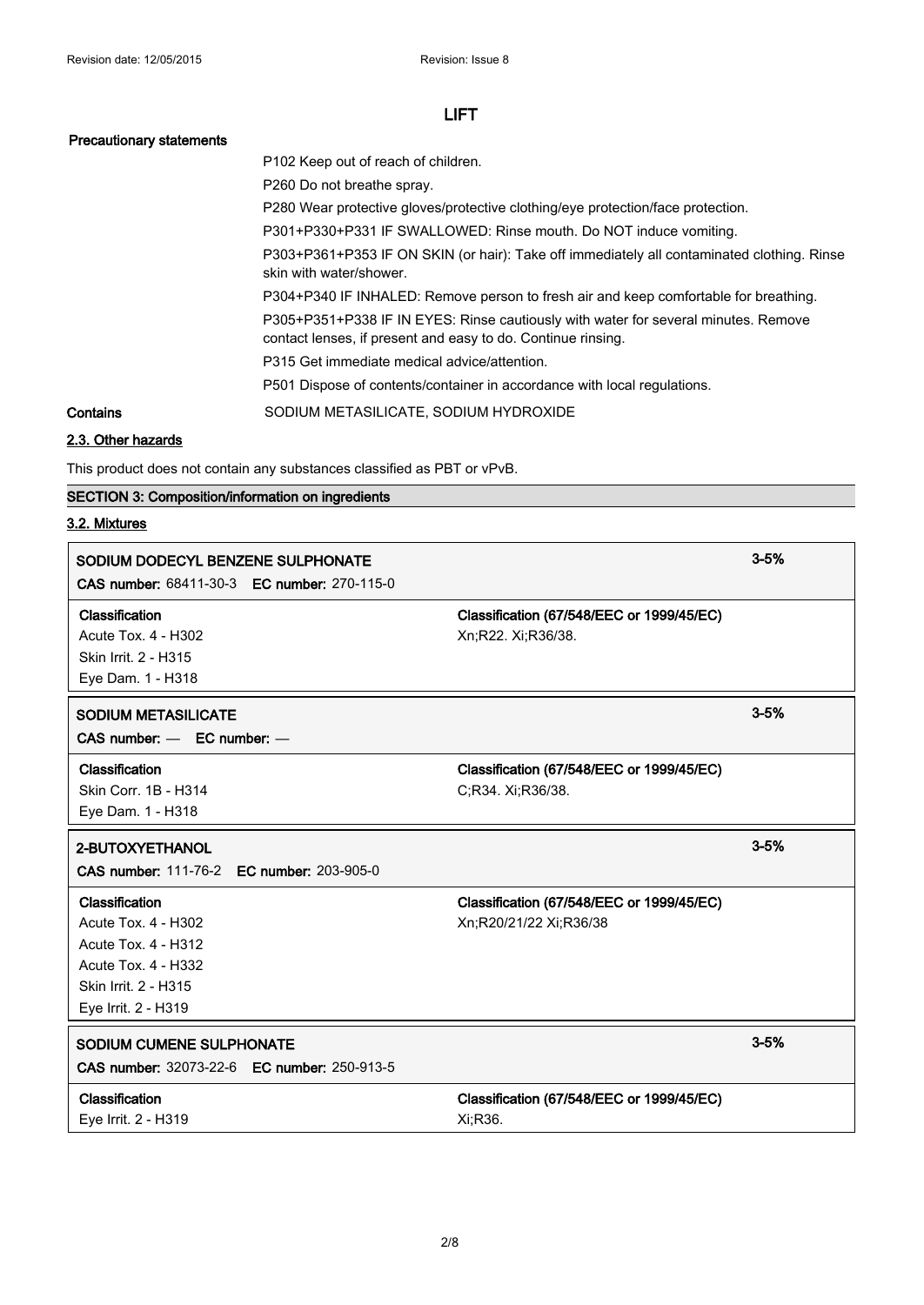## **SODIUM HYDROXIDE 0.1-1%**

**CAS number:** 1310-73-2 **EC number:** 215-185-5 **REACH registration number:** 01-2119457892-27-xxxx

#### **Classification Classification (67/548/EEC or 1999/45/EC)**

Met. Corr. 1 - H290 C;R35

Skin Corr. 1A - H314

The Full Text for all R-Phrases and Hazard Statements are Displayed in Section 16.

#### **SECTION 4: First aid measures**

#### **4.1. Description of first aid measures**

#### **Inhalation**

Unlikely route of exposure as the product does not contain volatile substances. If spray/mist has been inhaled, proceed as follows. Move affected person to fresh air and keep warm and at rest in a position comfortable for breathing.

#### **Ingestion**

Do not induce vomiting. Give plenty of water to drink. Get medical attention immediately.

#### **Skin contact**

Wash with plenty of water. Get medical attention promptly if symptoms occur after washing.

#### **Eye contact**

Rinse immediately with plenty of water. Remove any contact lenses and open eyelids wide apart. Get medical attention immediately. Continue to rinse.

#### **4.2. Most important symptoms and effects, both acute and delayed**

#### **General information**

The severity of the symptoms described will vary dependent on the concentration and the length of exposure.

#### **Inhalation**

Irritation of nose, throat and airway.

## **Ingestion**

May cause chemical burns in mouth and throat.

#### **Skin contact**

Burning pain and severe corrosive skin damage. May cause serious chemical burns to the skin.

#### **Eye contact**

Severe irritation, burning and tearing. Prolonged contact causes serious eye and tissue damage.

#### **4.3. Indication of any immediate medical attention and special treatment needed**

#### **Notes for the doctor**

Treat symptomatically.

#### **SECTION 5: Firefighting measures**

#### **5.1. Extinguishing media**

#### **Suitable extinguishing media**

The product is not flammable. Use fire-extinguishing media suitable for the surrounding fire.

#### **5.2. Special hazards arising from the substance or mixture**

#### **Specific hazards**

Thermal decomposition or combustion products may include the following substances: Irritating gases or vapours.

#### **5.3. Advice for firefighters**

#### **Special protective equipment for firefighters**

Wear positive-pressure self-contained breathing apparatus (SCBA) and appropriate protective clothing.

#### **SECTION 6: Accidental release measures**

#### **6.1. Personal precautions, protective equipment and emergency procedures**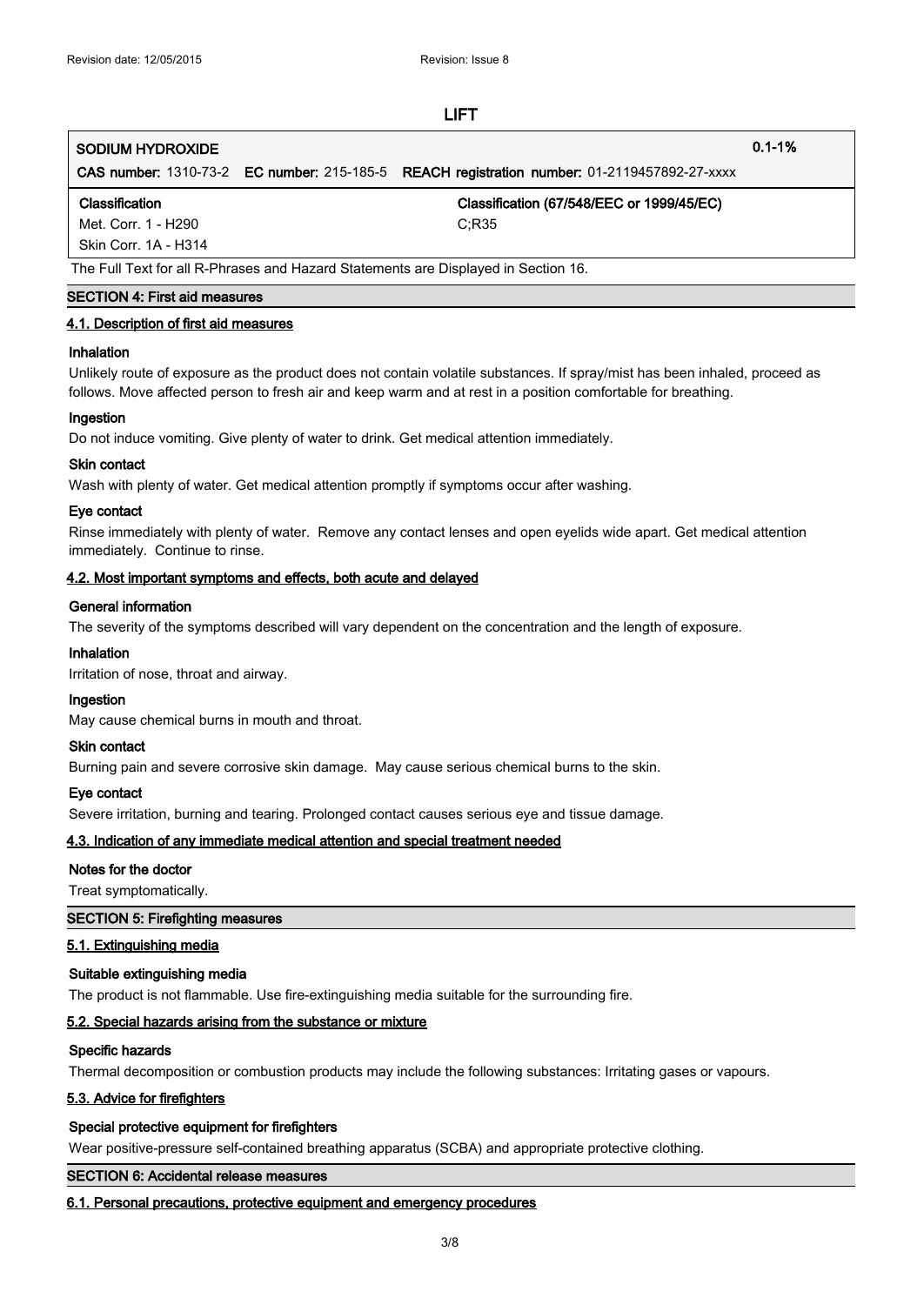#### **Personal precautions**

Wear protective clothing, gloves, eye and face protection. For personal protection, see Section 8.

#### **6.2. Environmental precautions**

#### **Environmental precautions**

Spillages or uncontrolled discharges into watercourses must be reported immediately to the Environmental Agency or other appropriate regulatory body.

#### **6.3. Methods and material for containment and cleaning up**

#### **Methods for cleaning up**

Small Spillages: Flush away spillage with plenty of water. Large Spillages: Contain and absorb spillage with sand, earth or other non-combustible material. Collect and place in suitable waste disposal containers and seal securely.

#### **6.4. Reference to other sections**

#### **Reference to other sections**

For personal protection, see Section 8.

#### **SECTION 7: Handling and storage**

#### **7.1. Precautions for safe handling**

#### **Usage precautions**

Wear protective clothing, gloves, eye and face protection.

#### **7.2. Conditions for safe storage, including any incompatibilities**

#### **Storage precautions**

Keep only in the original container in a cool, well-ventilated place. Store away from the following materials: Oxidising materials.

#### **7.3. Specific end use(s)**

#### **Specific end use(s)**

The identified uses for this product are detailed in Section 1.2.

#### **Usage description**

See Product Information Sheet & Label for detailed use of this product.

#### **SECTION 8: Exposure Controls/personal protection**

#### **8.1. Control parameters**

#### **Occupational exposure limits**

#### **2-BUTOXYETHANOL**

Long-term exposure limit (8-hour TWA): WEL 25 ppm 123 mg/m3 Short-term exposure limit (15-minute): WEL 50 ppm 246 mg/m3 Sk

#### **SODIUM HYDROXIDE**

Short-term exposure limit (15-minute): WEL 2 mg/m3

## WEL = Workplace Exposure Limit

Sk = Can be absorbed through skin.

#### **8.2. Exposure controls**

#### **Protective equipment**





#### **Appropriate engineering controls** Not relevant.

#### **Eye/face protection**

The following protection should be worn: Chemical splash goggles or face shield.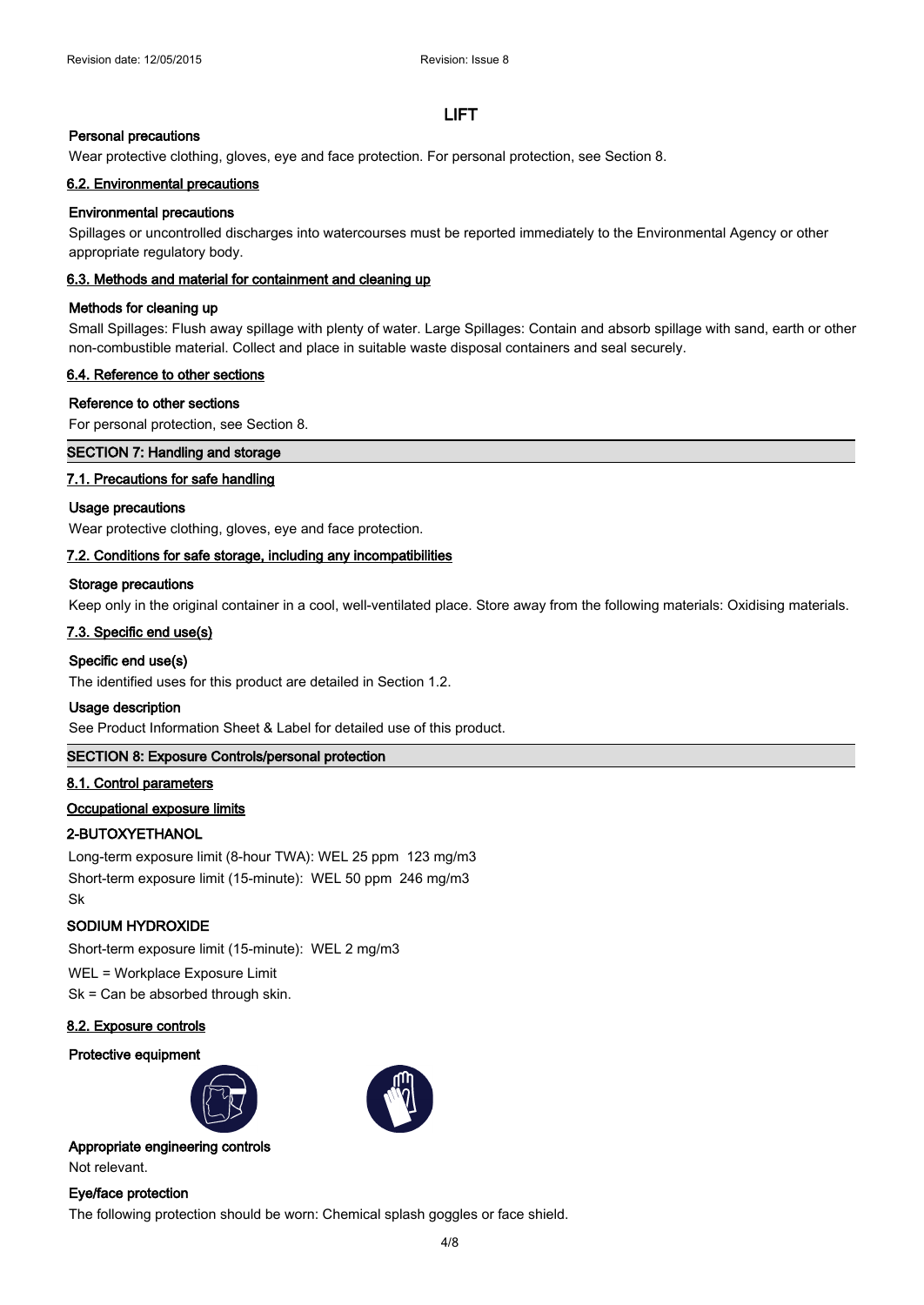## **Hand protection**

Wear protective gloves. (Household rubber gloves.)

#### **Other skin and body protection**

Wear appropriate clothing to prevent any possibility of skin contact.

#### **Respiratory protection**

Respiratory protection not required.

### **SECTION 9: Physical and Chemical Properties**

**9.1. Information on basic physical and chemical properties**

#### **Appearance**

Liquid.

## **Colour**

Clear. Pale Straw.

## **Odour**

Faint Solvent.

#### **pH**

pH (concentrated solution): 13.45

#### **Melting point**

-2°C

## **Initial boiling point and range**

102°C @ 760 , mm Hg

## **Flash point**

Boils without flashing.

## **Relative density**

1.084 @ 20°C

## **Solubility(ies)**

Soluble in water.

## **9.2. Other information**

#### **Other information**

None.

#### **SECTION 10: Stability and reactivity**

#### **10.1. Reactivity**

Reactions with the following materials may generate heat: Strong acids.

#### **10.2. Chemical stability**

#### **Stability**

No particular stability concerns.

#### **10.3. Possibility of hazardous reactions**

See sections 10.1,10.4 & 10.5

#### **10.4. Conditions to avoid**

There are no known conditions that are likely to result in a hazardous situation.

#### **10.5. Incompatible materials**

#### **Materials to avoid**

Strong acids. Aluminium, Tin, Zinc and their alloys.

#### **10.6. Hazardous decomposition products**

No known hazardous decomposition products.

#### **SECTION 11: Toxicological information**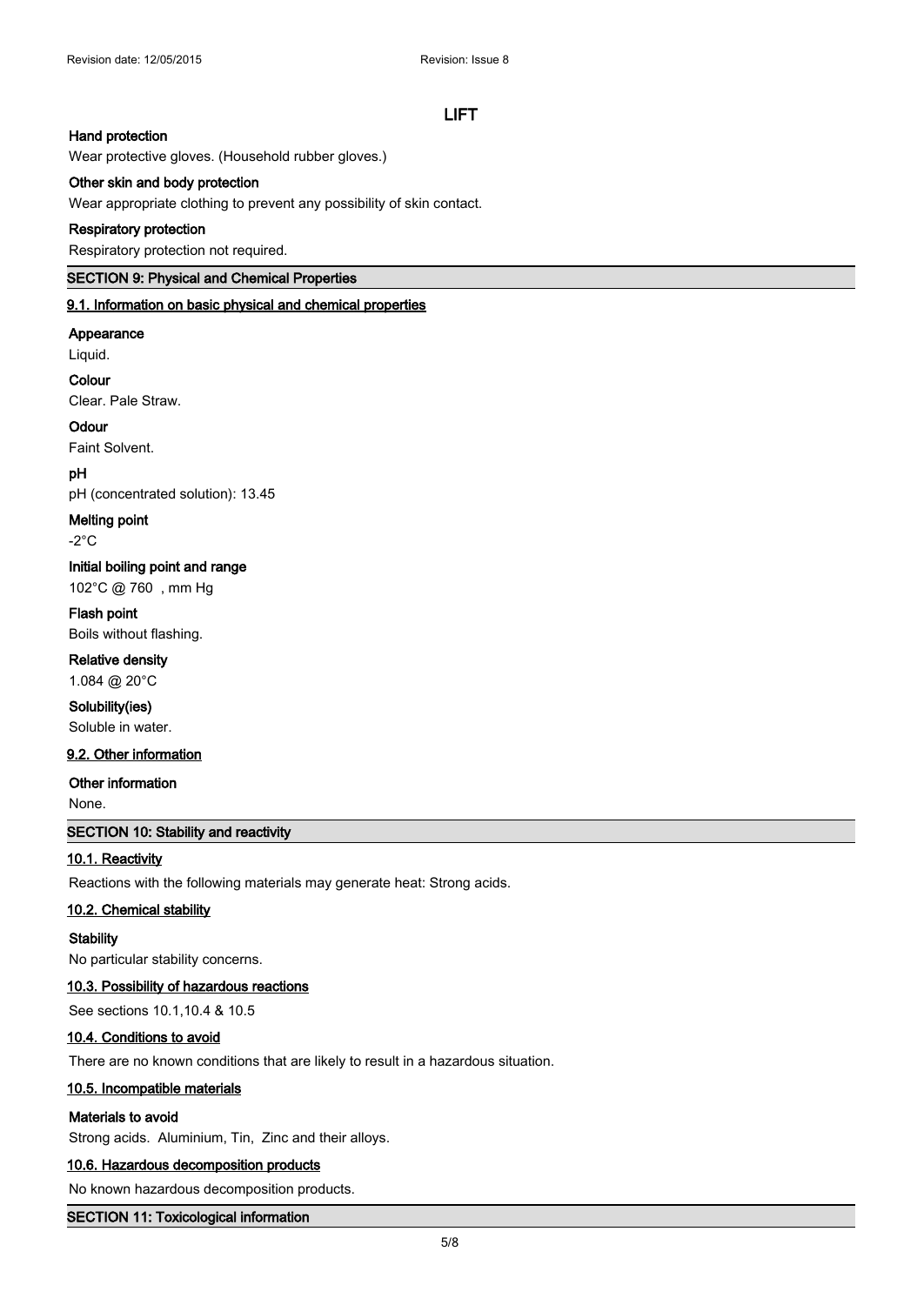#### **11.1. Information on toxicological effects**

#### **Toxicological effects**

We have not carried out any animal testing for this product. Any ATE figures quoted below are from Toxicity Classifications that have been carried out using ATE (Acute Toxicity Estimate) Calculation Method using LD50 or ATE figures provided by the Raw Material Manufacturer.

#### **Acute toxicity - oral**

#### **Notes (oral LD50)**

Based on available data the classification criteria are not met.

**ATE oral (mg/kg)** 14,391.36968639

**Acute toxicity - dermal**

# **Notes (dermal LD50)**

Based on available data the classification criteria are not met.

**ATE dermal (mg/kg)**

27312.71517356

**Acute toxicity - inhalation**

**Notes (inhalation LC50)**

Based on available data the classification criteria are not met.

**ATE inhalation (vapours mg/l)**

275.58284041

**SECTION 12: Ecological Information**

#### **Ecotoxicity**

Not regarded as dangerous for the environment.

#### **12.1. Toxicity**

We have not carried out any Aquatic testing, therefore we have no Aquatic Toxicity Data specifically for this product. The Aquatic Toxicity Data, where provided by the raw material manufacturer for ingredients with aquatic toxicity, can be made available on request.

### **12.2. Persistence and degradability**

#### **Persistence and degradability**

Sequestrant is readily degraded during biological effluent treatment processes.

#### **12.3. Bioaccumulative potential**

The product does not contain any substances expected to be bioaccumulating.

#### **12.4. Mobility in soil**

**Mobility**

Not known.

#### **12.5. Results of PBT and vPvB assessment**

This product does not contain any substances classified as PBT or vPvB.

#### **12.6. Other adverse effects**

Not known.

## **SECTION 13: Disposal considerations**

#### **13.1. Waste treatment methods**

#### **Disposal methods**

Discharge used solutions to drain. Small amounts (less than 5 Litres) of unwanted product may be flushed with water to sewer. Larger volumes must be sent for disposal by approved waste contractor. Rinse out empty container with water and consign to normal waste.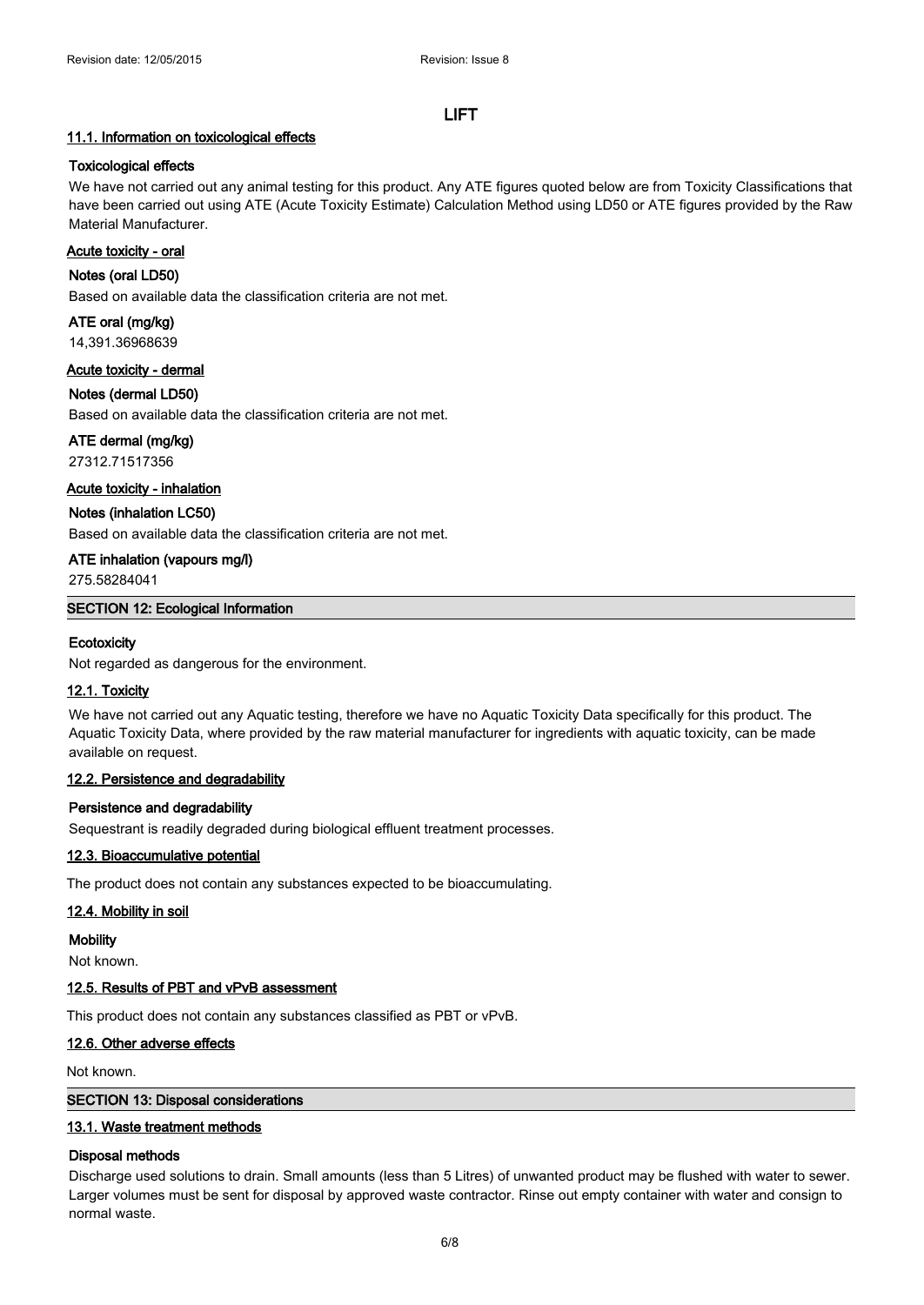| <b>SECTION 14: Transport information</b>             |                                                                                                  |
|------------------------------------------------------|--------------------------------------------------------------------------------------------------|
| 14.1. UN number                                      |                                                                                                  |
| UN No. (ADR/RID)                                     | 3266                                                                                             |
| UN No. (IMDG)                                        | 3266                                                                                             |
| UN No. (ICAO)                                        | 3266                                                                                             |
| 14.2. UN proper shipping name                        |                                                                                                  |
| Proper shipping name<br>(ADR/RID)                    | CORROSIVE LIQUID, BASIC, INORGANIC, N.O.S. (disodium trioxosilicate)                             |
|                                                      | Proper shipping name (IMDG) CORROSIVE LIQUID, BASIC, INORGANIC, N.O.S. (disodium trioxosilicate) |
|                                                      | Proper shipping name (ICAO) CORROSIVE LIQUID, BASIC, INORGANIC, N.O.S. (disodium trioxosilicate) |
|                                                      | Proper shipping name (ADN) CORROSIVE LIQUID, BASIC, INORGANIC, N.O.S. (disodium trioxosilicate)  |
| 14.3. Transport hazard class(es)                     |                                                                                                  |
| <b>ADR/RID class</b>                                 | Class 8: Corrosive substance.                                                                    |
| <b>ADR/RID label</b>                                 | 8                                                                                                |
| <b>IMDG class</b>                                    | Class 8: Corrosive substances.                                                                   |
| ICAO class/division                                  | Class 8: Corrosive substances.                                                                   |
| ICAO subsidiary risk                                 |                                                                                                  |
| <b>Transport labels</b>                              |                                                                                                  |
|                                                      |                                                                                                  |
| 14.4. Packing group                                  |                                                                                                  |
| ADR/RID packing group                                | Ш                                                                                                |
| <b>IMDG packing group</b>                            | $\mathbf{H}$                                                                                     |
| ICAO packing group                                   | $\mathbf{H}$                                                                                     |
| 14.5. Environmental hazards                          |                                                                                                  |
| Environmentally hazardous substance/marine pollutant |                                                                                                  |
| No.                                                  |                                                                                                  |
| 14.6. Special precautions for user                   |                                                                                                  |
| <b>EmS</b>                                           | F-A, S-B                                                                                         |
| <b>Emergency Action Code</b>                         |                                                                                                  |
| <b>Hazard Identification Number</b><br>(ADR/RID)     |                                                                                                  |
| <b>Tunnel restriction code</b>                       | (E)                                                                                              |
|                                                      | 14.7. Transport in bulk according to Annex II of MARPOL73/78 and the IBC Code                    |
| Not relevant. for a packaged product.                |                                                                                                  |

# **15.1. Safety, health and environmental regulations/legislation specific for the substance or mixture**

**SECTION 15: Regulatory information**

#### **EU legislation**

Safety Data Sheet prepared in accordance with REACH Commission Regulation (EU) No 453/2010 (which amends Regulation (EC) No 1907/2006). The product is as classified under GHS/CLP- Regulation (EC) No 1272/2008 classification, labelling & packaging of substances & mixtures. Ingredients are listed with classification under both CHIP - Directive 67/548/EEC classification, packaging & labelling of dangerous substances & GHS/CLP- Regulation (EC) No 1272/2008 classification,